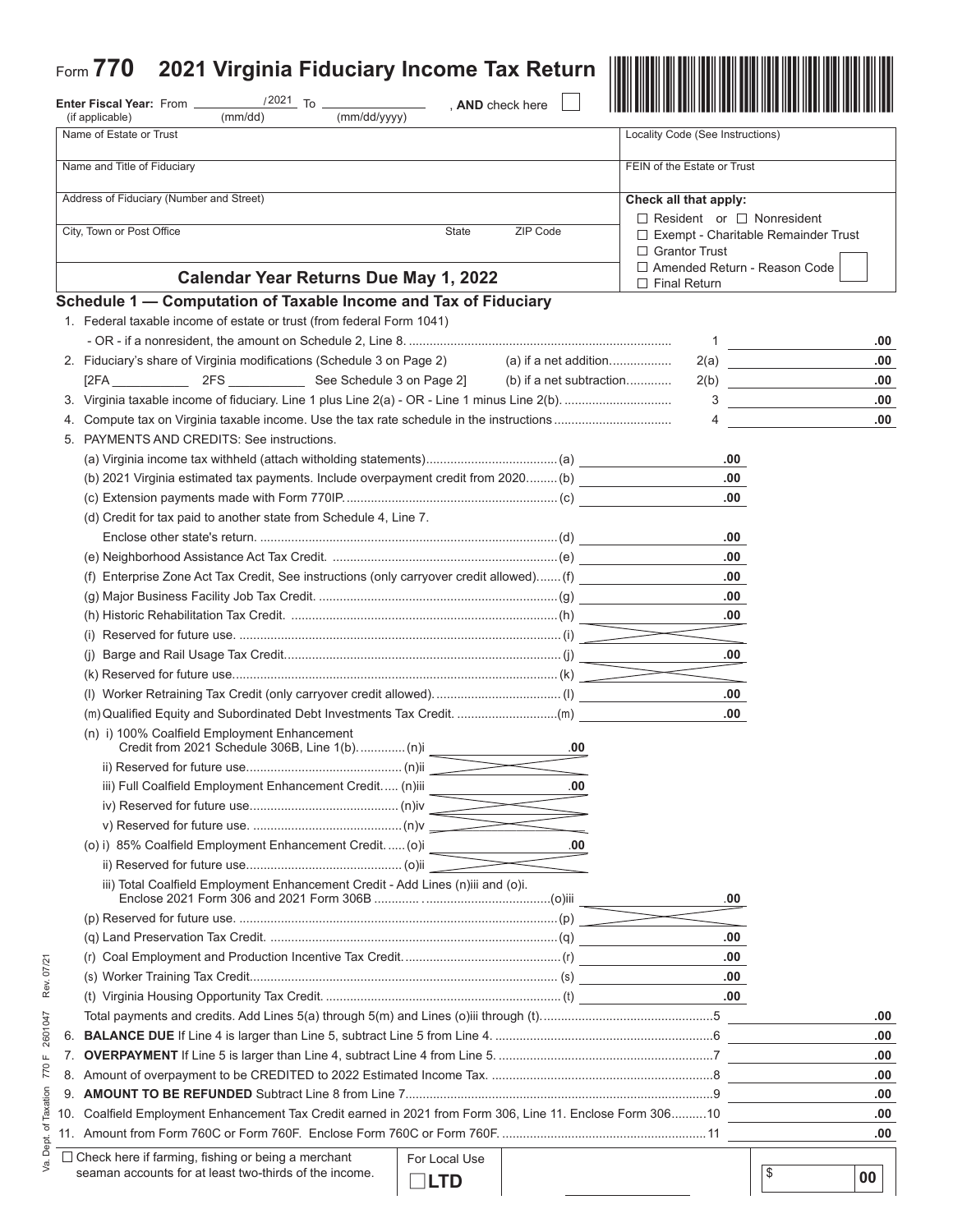## **Form 770 (2021), Page 2 NAME & FEIN FROM PAGE 1**



|                                                                                                           | Schedule 2 - Virginia Taxable Income of a Nonresident Estate or Trust                                                                                                                                                                                                                                                                      |                                                                   |                        |               | <b>Net Virginia Source Income</b><br>A. Distributable   |     | <b>B. Nondistributable</b>                                            |  |
|-----------------------------------------------------------------------------------------------------------|--------------------------------------------------------------------------------------------------------------------------------------------------------------------------------------------------------------------------------------------------------------------------------------------------------------------------------------------|-------------------------------------------------------------------|------------------------|---------------|---------------------------------------------------------|-----|-----------------------------------------------------------------------|--|
|                                                                                                           |                                                                                                                                                                                                                                                                                                                                            |                                                                   |                        |               | .00 <sub>1</sub>                                        |     | -00                                                                   |  |
| 2. Federal deductions attributable to income from sources within Virginia.  2                             |                                                                                                                                                                                                                                                                                                                                            |                                                                   |                        |               | .00                                                     |     | .00                                                                   |  |
|                                                                                                           |                                                                                                                                                                                                                                                                                                                                            |                                                                   |                        |               | .00                                                     |     | -00                                                                   |  |
|                                                                                                           | 4. Virginia source income allocation schedule. When completing Column 4, multiply Line 3A above by the percentage in Column 3 below and enter the<br>result in Column 4. Enter the amount from Line 3B above in Line 4b, Column 5.                                                                                                         |                                                                   |                        |               |                                                         |     |                                                                       |  |
|                                                                                                           | Column 1                                                                                                                                                                                                                                                                                                                                   | Column <sub>2</sub><br><b>Federal Distributable</b><br>Net Income | Column 3<br>Percentage |               | Column 4<br>Virginia Source<br>Distributable Net Income |     | Column <sub>5</sub><br>Virginia Source<br>Nondistributable Net Income |  |
|                                                                                                           | a. Beneficiaries (Total for all beneficiaries)                                                                                                                                                                                                                                                                                             | .00                                                               |                        | $\frac{0}{0}$ |                                                         | .00 |                                                                       |  |
|                                                                                                           | b. Fiduciary                                                                                                                                                                                                                                                                                                                               | .00                                                               |                        | $\frac{0}{0}$ |                                                         | .00 |                                                                       |  |
| c. Total                                                                                                  |                                                                                                                                                                                                                                                                                                                                            | .00                                                               |                        | 100%          |                                                         | .00 | .00                                                                   |  |
|                                                                                                           | 5. Deduction for distributions to beneficiaries.                                                                                                                                                                                                                                                                                           |                                                                   |                        |               |                                                         |     | .00                                                                   |  |
|                                                                                                           | 6. Fiduciary's share of Virginia source income. Sum of Line 4b, Column 4 or                                                                                                                                                                                                                                                                |                                                                   |                        |               |                                                         |     | .00                                                                   |  |
|                                                                                                           |                                                                                                                                                                                                                                                                                                                                            |                                                                   |                        |               |                                                         |     | .00.                                                                  |  |
|                                                                                                           |                                                                                                                                                                                                                                                                                                                                            |                                                                   |                        |               |                                                         |     | .00.                                                                  |  |
|                                                                                                           | <b>Schedule 3 - Fiduciary's Modifications</b>                                                                                                                                                                                                                                                                                              |                                                                   |                        |               |                                                         |     |                                                                       |  |
|                                                                                                           | <b>PART I - Additions to Federal Taxable Income</b>                                                                                                                                                                                                                                                                                        |                                                                   |                        |               |                                                         |     |                                                                       |  |
|                                                                                                           |                                                                                                                                                                                                                                                                                                                                            |                                                                   |                        |               |                                                         |     | .00                                                                   |  |
|                                                                                                           |                                                                                                                                                                                                                                                                                                                                            |                                                                   |                        |               |                                                         |     | .00                                                                   |  |
|                                                                                                           | 3. Fixed Date Conformity Additions. See instructions. Enter here and on Line 2FA of Schedule 1. 3                                                                                                                                                                                                                                          |                                                                   |                        |               |                                                         |     | .00                                                                   |  |
|                                                                                                           | 4. Other additions to federal taxable income as provided in the instructions. Enclose explanation 4                                                                                                                                                                                                                                        |                                                                   |                        |               |                                                         |     | .00                                                                   |  |
|                                                                                                           |                                                                                                                                                                                                                                                                                                                                            |                                                                   |                        |               |                                                         |     | .00                                                                   |  |
|                                                                                                           | <b>PART II - Subtractions from Federal Taxable Income</b>                                                                                                                                                                                                                                                                                  |                                                                   |                        |               |                                                         |     |                                                                       |  |
|                                                                                                           |                                                                                                                                                                                                                                                                                                                                            |                                                                   |                        |               |                                                         |     | .00                                                                   |  |
|                                                                                                           | 7. Any state income tax refund or credit that was reported as "other income" on federal Form 1041. 7                                                                                                                                                                                                                                       |                                                                   |                        |               |                                                         |     | .00.                                                                  |  |
|                                                                                                           | 8. Fixed Date Conformity Subtractions. See instructions. Enter here and on Line 2FS of Schedule 1. 8                                                                                                                                                                                                                                       |                                                                   |                        |               |                                                         |     | .00<br>.00                                                            |  |
| 9. Other subtractions from federal taxable income as provided in the instructions. Enclose explanation. 9 |                                                                                                                                                                                                                                                                                                                                            |                                                                   |                        |               |                                                         |     | .00                                                                   |  |
|                                                                                                           |                                                                                                                                                                                                                                                                                                                                            |                                                                   |                        |               |                                                         |     | .00                                                                   |  |
| of Schedule 1.                                                                                            | If Line 11 is a net addition, enter on Line 2(a) of Schedule 1. If Line 11 is a net subtraction, enter on Line 2(b)                                                                                                                                                                                                                        |                                                                   |                        |               |                                                         |     |                                                                       |  |
|                                                                                                           |                                                                                                                                                                                                                                                                                                                                            |                                                                   |                        |               |                                                         |     |                                                                       |  |
|                                                                                                           | Schedule 4 – Computation of the Credit for Tax Paid to Another State (See Instructions)                                                                                                                                                                                                                                                    |                                                                   |                        |               |                                                         |     |                                                                       |  |
|                                                                                                           | 1. Taxable income reported on the other state's fiduciary income tax return. Enclose a copy of the other return  1                                                                                                                                                                                                                         |                                                                   |                        |               |                                                         |     | .00                                                                   |  |
|                                                                                                           |                                                                                                                                                                                                                                                                                                                                            |                                                                   |                        |               |                                                         |     | .00                                                                   |  |
|                                                                                                           |                                                                                                                                                                                                                                                                                                                                            |                                                                   |                        |               |                                                         |     | .00                                                                   |  |
|                                                                                                           |                                                                                                                                                                                                                                                                                                                                            |                                                                   |                        |               |                                                         |     | .00                                                                   |  |
|                                                                                                           | 5. Allowable percentage for credit. Compute to one decimal place (e.g., 10.5%). Maximum: 100%                                                                                                                                                                                                                                              |                                                                   |                        |               |                                                         |     |                                                                       |  |
|                                                                                                           | Resident estate or trust: Divide Line 1 by Line 2. Nonresident estate or trust: Divide Line 2 by Line 1. 5                                                                                                                                                                                                                                 |                                                                   |                        |               |                                                         |     | $\%$                                                                  |  |
|                                                                                                           | 6. Resident estate or trust: Multiply Line 5 by Line 4. Nonresident estate or trust: Multiply Line 5 by Line 3 6                                                                                                                                                                                                                           |                                                                   |                        |               |                                                         |     | .00                                                                   |  |
|                                                                                                           | 7. Allowable credit. Resident estate or trust: Enter the smaller amount from Line 3 or Line 6.                                                                                                                                                                                                                                             |                                                                   |                        |               |                                                         |     |                                                                       |  |
|                                                                                                           | Nonresident estate or trust: Enter the smaller amount from Line 4 or Line 6.                                                                                                                                                                                                                                                               |                                                                   |                        |               |                                                         |     |                                                                       |  |
|                                                                                                           |                                                                                                                                                                                                                                                                                                                                            |                                                                   |                        |               |                                                         |     | .00                                                                   |  |
|                                                                                                           | I declare under the penalties provided by law that this return, including any accompanying schedules and statements, has been examined by me and to the best of my<br>knowledge and belief is true, correct and complete. I (we) authorize the Department of Taxation to discuss this return with my (our) preparer. If yes, check here. L |                                                                   |                        |               |                                                         |     |                                                                       |  |
| <b>Please</b>                                                                                             | Signature of Fiduciary or Officer Representing Fiduciary                                                                                                                                                                                                                                                                                   |                                                                   |                        | Date          |                                                         |     | Daytime Phone Number                                                  |  |
| <b>Sign Here</b>                                                                                          | X                                                                                                                                                                                                                                                                                                                                          |                                                                   |                        |               |                                                         |     |                                                                       |  |
|                                                                                                           | Signature of Preparer Other Than Fiduciary                                                                                                                                                                                                                                                                                                 |                                                                   |                        | Date          |                                                         |     | Daytime Phone Number                                                  |  |
|                                                                                                           | X                                                                                                                                                                                                                                                                                                                                          |                                                                   |                        |               |                                                         |     |                                                                       |  |
| <b>Preparer's</b><br><b>Use Only</b>                                                                      | Firm's Name (or Yours if Self-Employed) and Address                                                                                                                                                                                                                                                                                        |                                                                   |                        |               | Vendor Code                                             |     | Firm's SSN, FEIN or PTIN                                              |  |
|                                                                                                           |                                                                                                                                                                                                                                                                                                                                            |                                                                   |                        |               |                                                         |     |                                                                       |  |